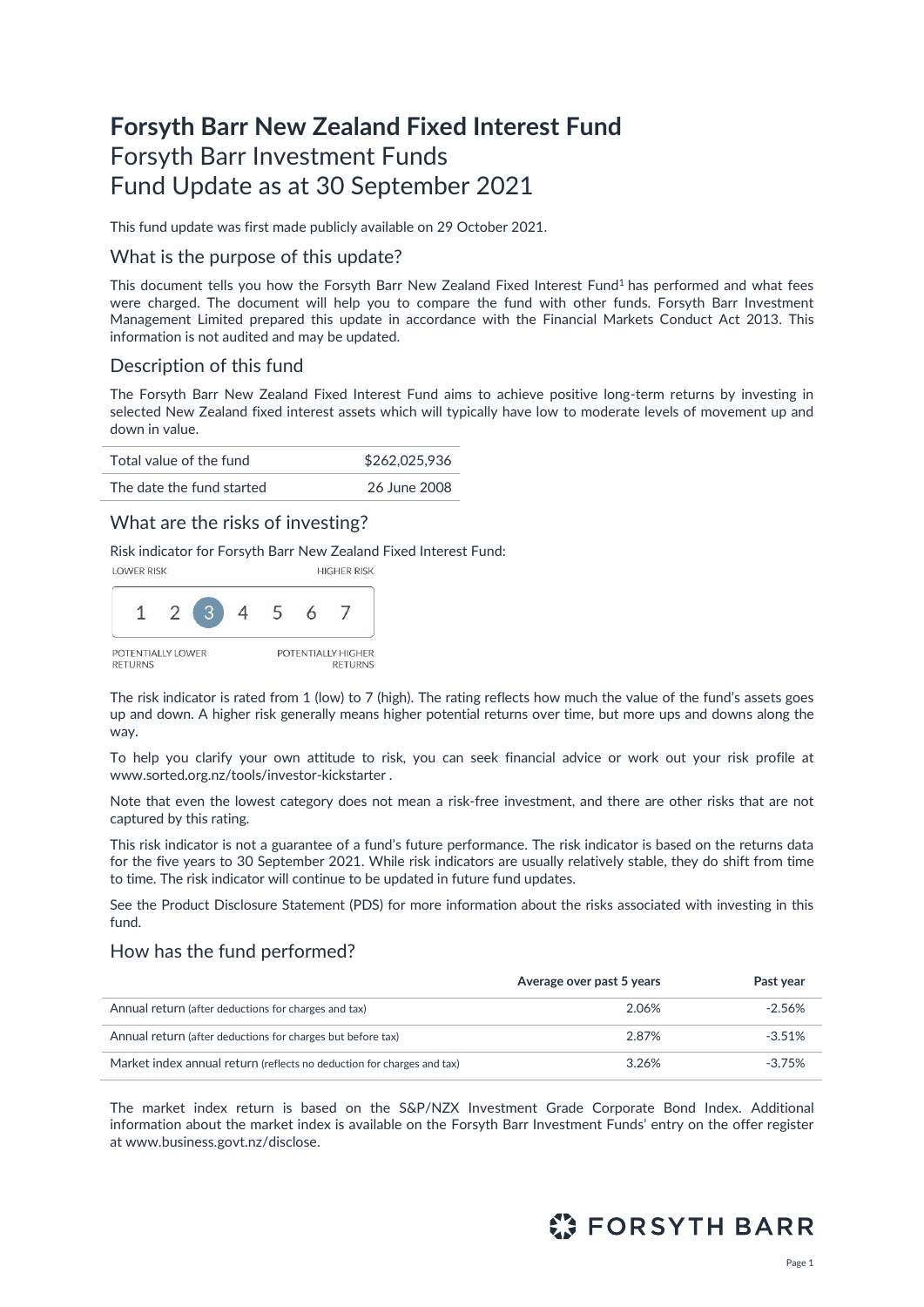#### Annual return graph



This shows the return after fund charges and tax for each of the last 10 years ending 31 March. The last bar shows the average annual return for the last 10 years, up to 30 September 2021.

Important: This does not tell you how the fund will perform in the future.

Returns in this update are after tax at the highest prescribed investor rate (PIR) of tax for an individual New Zealand resident. Your tax may be lower.

### What fees are investors charged?

Investors in the Forsyth Barr New Zealand Fixed Interest Fund are charged fund charges. In the year to 31 March 2021 these were:

|                                                       | % of net asset value <sup>2</sup> |
|-------------------------------------------------------|-----------------------------------|
| Total fund charges                                    | 0.78%                             |
| Which are made up of:                                 |                                   |
| Total management and administration charges including | 0.78%                             |
| Manager's basic fee                                   | 0.76%                             |
| Other management and administration charges           | $0.02\%$ <sup>3</sup>             |
| Total performance-based fees                          | 0.00%                             |
|                                                       | Dollar amount per investor        |
| Other charges                                         | \$0.00                            |

Investors are not currently charged any other fees. See the PDS for more information about fees. Small differences in fees and charges can have a big impact on your investment over the long term.

#### **Example of how this applies to an investor**

Jane had \$10,000 in the fund at the start of the year and did not make any further contributions. At the end of the year, Jane incurred a loss after fund charges were deducted but before tax of \$351 (that is -3.51% of her initial \$10,000). This gives Jane a total loss after tax of \$256 for the year.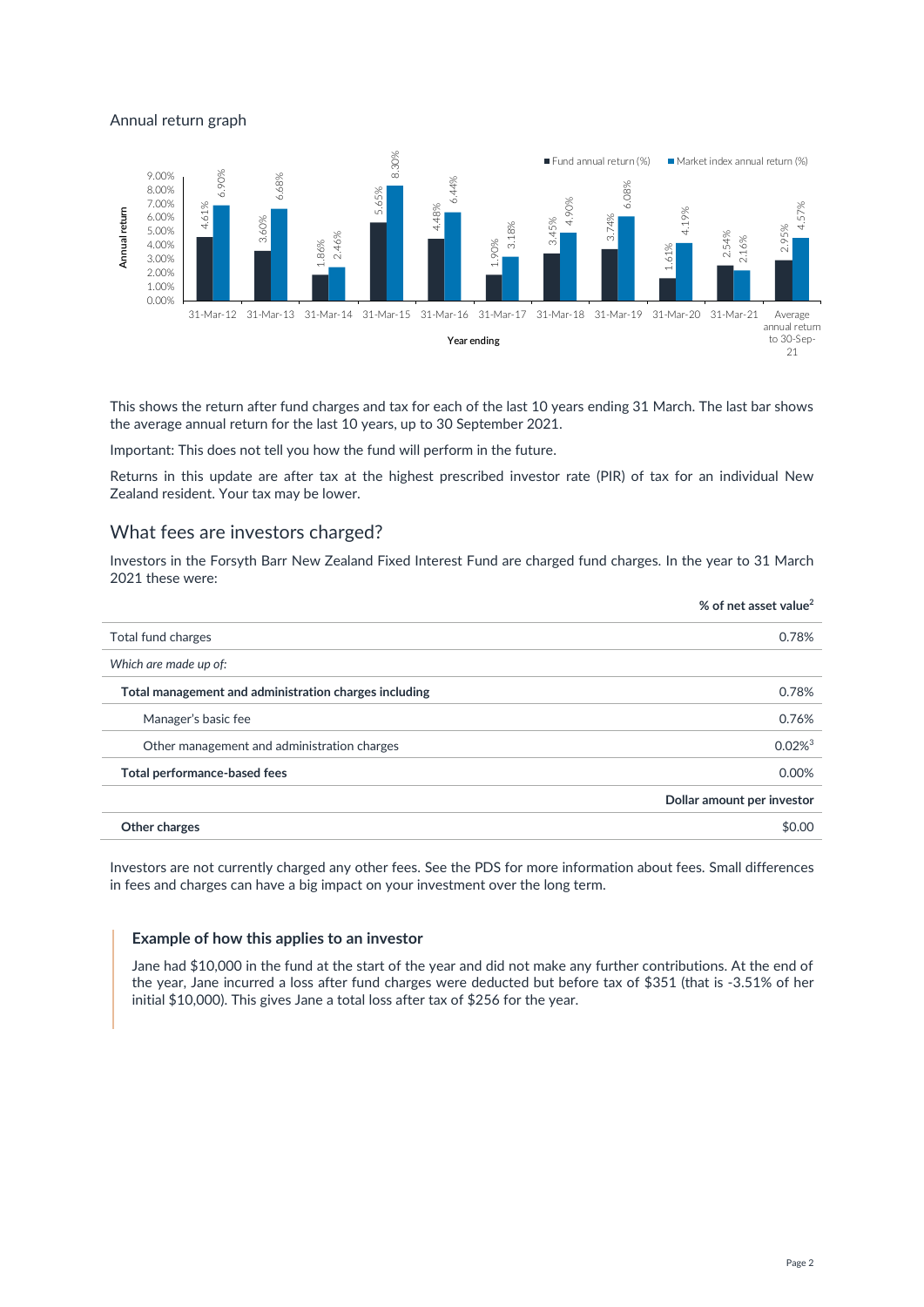## What does the fund invest in?

This shows the types of assets that the fund invests in.



Actual investment mix

### Target investment mix

| Cash and cash equivalents    | 5.00%    |
|------------------------------|----------|
| New Zealand fixed interest   | 95.00%   |
| International fixed interest | 0.00%    |
| Australasian equities        | 0.00%    |
| International equities       | $0.00\%$ |
| Listed property              | $0.00\%$ |
| Unlisted property            | $0.00\%$ |
| Commodities                  | 0.00%    |
| Other                        | 0.00%    |

#### Top 10 investments

|                | Name                                                                | Percentage of<br>fund net assets | <b>Type</b>                   | Country     | <b>Credit rating</b><br>(if applicable) |
|----------------|---------------------------------------------------------------------|----------------------------------|-------------------------------|-------------|-----------------------------------------|
| 1              | Housing New Zealand 3.36% 12/06/2025                                | 5.83%                            | New Zealand fixed<br>interest | New Zealand | $AA+$                                   |
| $\overline{2}$ | New Zealand Local Government Funding<br>Agency Ltd 14/04/2033 3.50% | 5.64%                            | New Zealand fixed<br>interest | New Zealand | $AA+$                                   |
| 3              | New Zealand Local Government Funding<br>Agency Ltd 15/04/2027 4.50% | 4.01%                            | New Zealand fixed<br>interest | New Zealand | $AA+$                                   |
| 4              | Westpac New Zealand 1.439%<br>24/02/2026                            | 3.69%                            | New Zealand fixed<br>interest | New Zealand | AA-                                     |
| 5              | Housing New Zealand 2.97% 12/06/2023                                | 3.68%                            | New Zealand fixed<br>interest | New Zealand | $AA+$                                   |
| 6              | New Zealand Local Government Funding<br>Agency Ltd 15/04/2025 2.75% | 2.99%                            | New Zealand fixed<br>interest | New Zealand | $AA+$                                   |
| 7              | New Zealand Local Government Funding<br>Agency Ltd 15/04/2024 2.25% | 2.97%                            | New Zealand fixed<br>interest | New Zealand | $AA+$                                   |
| 8              | ANZ transactional bank account                                      | 2.81%                            | Cash and cash<br>equivalents  | New Zealand | AA-                                     |
| 9              | New Zealand Local Government Funding<br>Agency Ltd 14/04/2022 2.75% | 2.55%                            | New Zealand fixed<br>interest | New Zealand | $AA+$                                   |
| 10             | Housing New Zealand 3.42% 18/10/2028                                | 2.31%                            | New Zealand fixed<br>interest | New Zealand | $AA+$                                   |

The top 10 investments make up 36.48% of the fund.